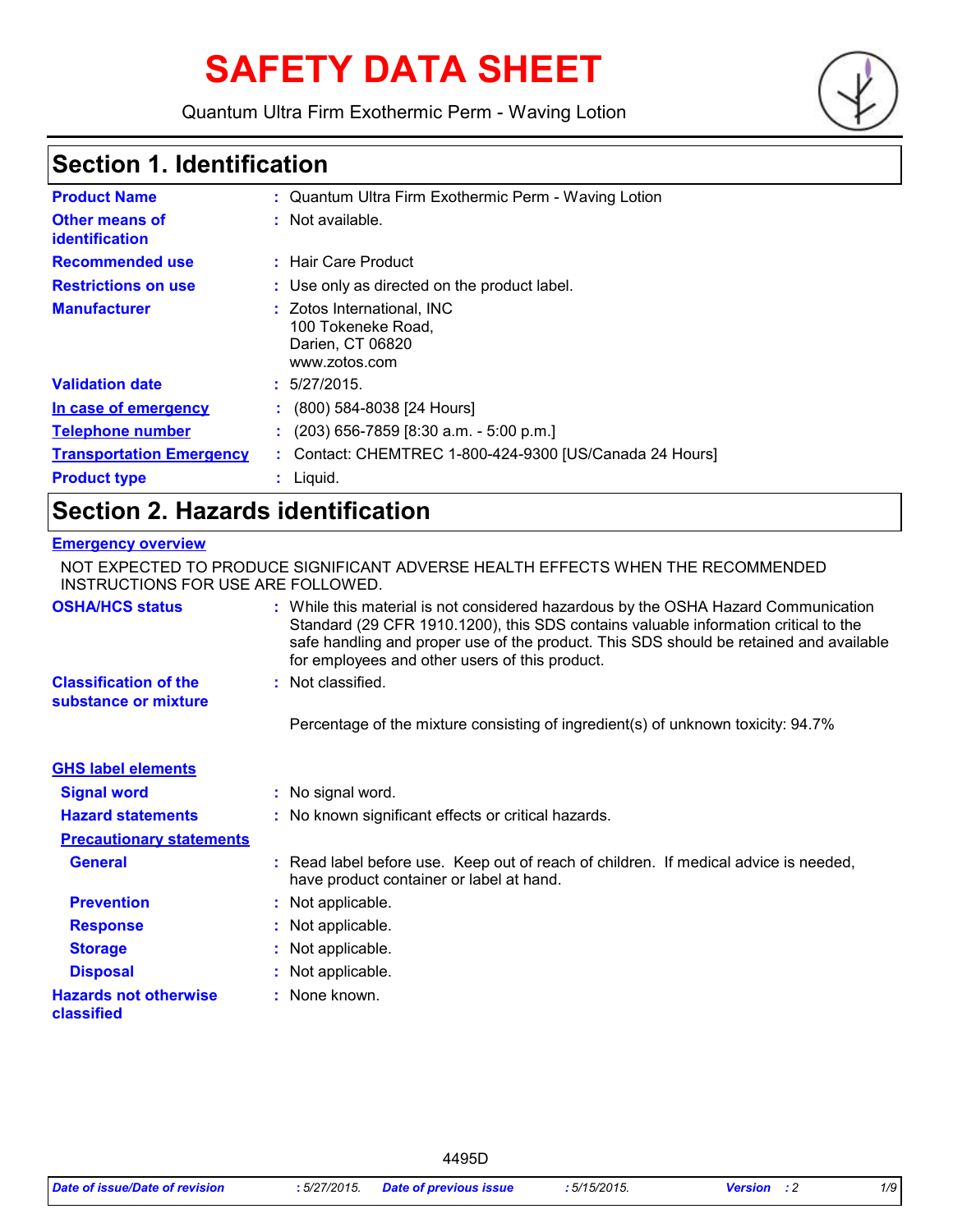### **Section 3. Composition/information on ingredients**

#### **Substance/mixture :**

Mixture

#### **United States**

| <b>Name</b>                |      | <b>CAS number</b> |
|----------------------------|------|-------------------|
| ammonium hydrogencarbonate | 2.50 | 1066-33-7         |

Any concentration shown as a range is to protect confidentiality or is due to batch variation.

**There are no additional ingredients present which, within the current knowledge of the supplier and in the concentrations applicable, are classified as hazardous to health or the environment and hence require reporting in this section.**

**Occupational exposure limits, if available, are listed in Section 8.**

### **Section 4. First aid measures**

| <b>Description of necessary first aid measures</b> |
|----------------------------------------------------|
|----------------------------------------------------|

| <b>Eye contact</b>                | : Immediately flush eyes with running water for at least 15 minutes, keeping eyelids open.<br>Get medical attention if you feel unwell.                                  |
|-----------------------------------|--------------------------------------------------------------------------------------------------------------------------------------------------------------------------|
| <b>Inhalation</b>                 | : Remove victim to fresh air and keep at rest in a position comfortable for breathing. Get<br>medical attention if you feel unwell.                                      |
| <b>Skin contact</b>               | : Wash contaminated skin with soap and water.                                                                                                                            |
| <b>Ingestion</b>                  | : Get medical attention immediately.                                                                                                                                     |
|                                   | Indication of immediate medical attention and special treatment needed, if necessary                                                                                     |
| <b>Notes to physician</b>         | : In case of inhalation of decomposition products in a fire, symptoms may be delayed.<br>The exposed person may need to be kept under medical surveillance for 48 hours. |
| <b>Specific treatments</b>        | : No specific treatment.                                                                                                                                                 |
| <b>Protection of first-aiders</b> | : Use suitable protective equipment (section 8). Avoid exposure.                                                                                                         |

#### **See toxicological information (Section 11)**

### **Section 5. Fire-fighting measures**

| <b>Extinguishing media</b><br><b>Suitable extinguishing</b><br>: Use an extinguishing agent suitable for the surrounding fire.<br>media<br><b>Unsuitable extinguishing</b><br>: None known.<br>media<br>: In a fire or if heated, a pressure increase will occur and the container may burst.<br><b>Specific hazards arising</b><br>from the chemical<br><b>Hazardous thermal</b><br>Decomposition products may include the following materials:<br>carbon dioxide<br>decomposition products<br>carbon monoxide<br>nitrogen oxides<br>sulfur oxides<br><b>Special protective actions</b><br>: Promptly isolate the scene by removing all persons from the vicinity of the incident if<br>there is a fire. No action shall be taken involving any personal risk or without suitable<br>for fire-fighters<br>training.<br><b>Special protective</b><br>apparatus (SCBA) with a full face-piece operated in positive pressure mode.<br>equipment for fire-fighters |                                                                                         |
|-----------------------------------------------------------------------------------------------------------------------------------------------------------------------------------------------------------------------------------------------------------------------------------------------------------------------------------------------------------------------------------------------------------------------------------------------------------------------------------------------------------------------------------------------------------------------------------------------------------------------------------------------------------------------------------------------------------------------------------------------------------------------------------------------------------------------------------------------------------------------------------------------------------------------------------------------------------------|-----------------------------------------------------------------------------------------|
|                                                                                                                                                                                                                                                                                                                                                                                                                                                                                                                                                                                                                                                                                                                                                                                                                                                                                                                                                                 |                                                                                         |
|                                                                                                                                                                                                                                                                                                                                                                                                                                                                                                                                                                                                                                                                                                                                                                                                                                                                                                                                                                 |                                                                                         |
|                                                                                                                                                                                                                                                                                                                                                                                                                                                                                                                                                                                                                                                                                                                                                                                                                                                                                                                                                                 |                                                                                         |
|                                                                                                                                                                                                                                                                                                                                                                                                                                                                                                                                                                                                                                                                                                                                                                                                                                                                                                                                                                 |                                                                                         |
|                                                                                                                                                                                                                                                                                                                                                                                                                                                                                                                                                                                                                                                                                                                                                                                                                                                                                                                                                                 |                                                                                         |
|                                                                                                                                                                                                                                                                                                                                                                                                                                                                                                                                                                                                                                                                                                                                                                                                                                                                                                                                                                 |                                                                                         |
|                                                                                                                                                                                                                                                                                                                                                                                                                                                                                                                                                                                                                                                                                                                                                                                                                                                                                                                                                                 | Fire-fighters should wear appropriate protective equipment and self-contained breathing |

|                                |              | 4495D                         |             |                    |     |
|--------------------------------|--------------|-------------------------------|-------------|--------------------|-----|
| Date of issue/Date of revision | : 5/27/2015. | <b>Date of previous issue</b> | :5/15/2015. | <b>Version</b> : 2 | 2/9 |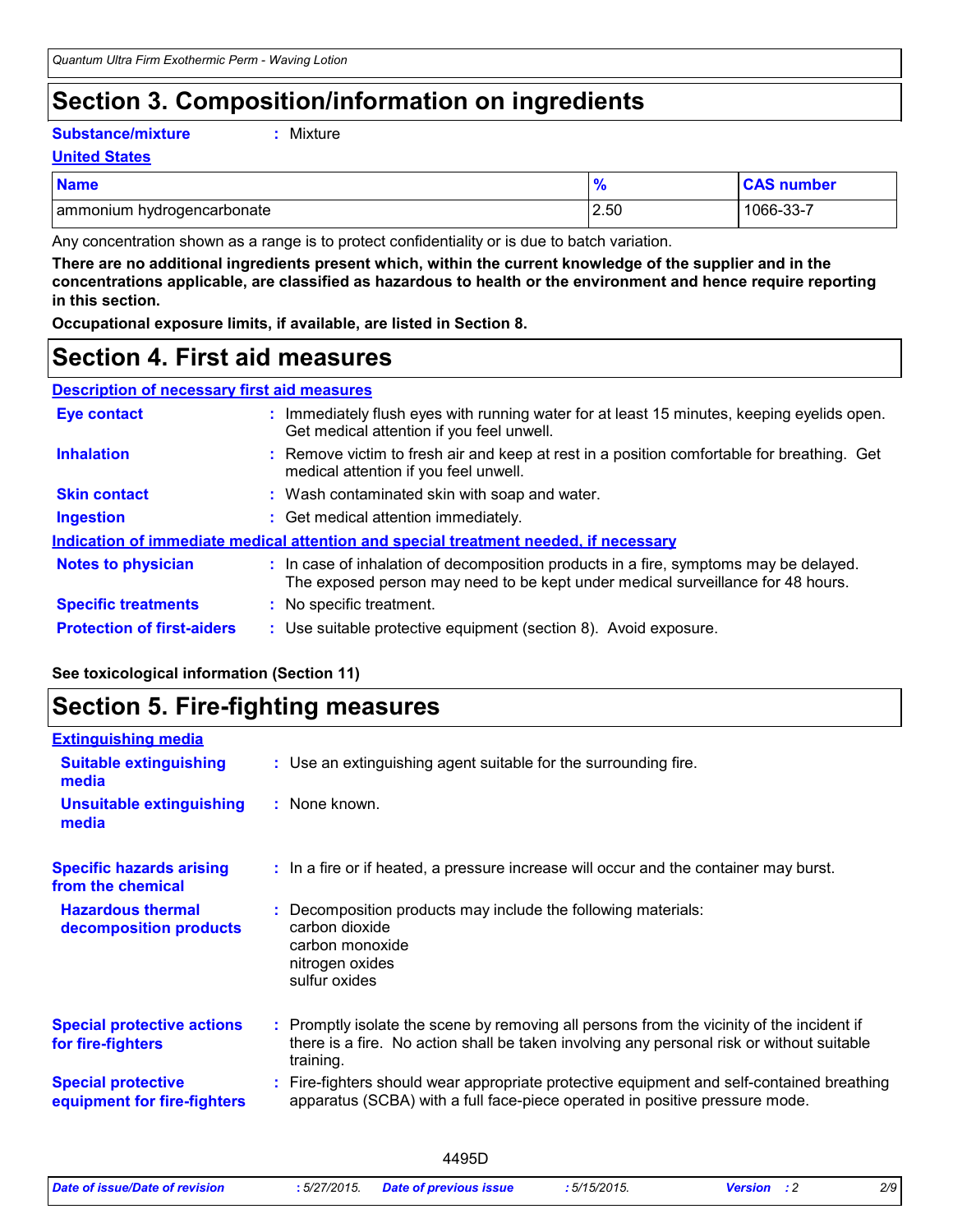### **Section 6. Accidental release measures**

|                                                              | <b>Personal precautions, protective equipment and emergency procedures</b>                                                                                                                                                                                                                                                                    |
|--------------------------------------------------------------|-----------------------------------------------------------------------------------------------------------------------------------------------------------------------------------------------------------------------------------------------------------------------------------------------------------------------------------------------|
| For non-emergency<br>personnel                               | : No action shall be taken involving any personal risk or without suitable training.<br>Evacuate surrounding areas. Keep unnecessary and unprotected personnel from<br>entering. Do not touch or walk through spilled material. Put on appropriate personal<br>protective equipment.                                                          |
|                                                              | For emergency responders : If specialised clothing is required to deal with the spillage, take note of any information<br>in Section 8 on suitable and unsuitable materials. See also the information in "For non-<br>emergency personnel".                                                                                                   |
| <b>Environmental precautions</b>                             | : Avoid dispersal of spilled material and runoff and contact with soil, waterways, drains<br>and sewers. Inform the relevant authorities if the product has caused environmental<br>pollution (sewers, waterways, soil or air).                                                                                                               |
| <b>Methods and materials for containment and cleaning up</b> |                                                                                                                                                                                                                                                                                                                                               |
| <b>Small spill</b>                                           | : Stop leak if without risk. Dilute with water and mop up if water-soluble.                                                                                                                                                                                                                                                                   |
| Large spill                                                  | : Stop leak if without risk. Contain and collect spillage with non-combustible, absorbent<br>material e.g. sand, earth, vermiculite or diatomaceous earth and place in container for<br>disposal according to local regulations (see Section 13). Note: see Section 1 for<br>emergency contact information and Section 13 for waste disposal. |

# **Section 7. Handling and storage**

#### **Precautions for safe handling**

| <b>Protective measures</b>                                                       | : Put on appropriate personal protective equipment (see Section 8).                                                                                                                                                                                                                |
|----------------------------------------------------------------------------------|------------------------------------------------------------------------------------------------------------------------------------------------------------------------------------------------------------------------------------------------------------------------------------|
| <b>Advice on general</b><br>occupational hygiene                                 | : Eating, drinking and smoking should be prohibited in areas where this material is<br>handled, stored and processed. Remove contaminated clothing and protective<br>equipment before entering eating areas. See also Section 8 for additional information<br>on hygiene measures. |
| <b>Conditions for safe storage,</b><br>including any<br><b>incompatibilities</b> | Store in accordance with local regulations. Store in original container protected from<br>direct sunlight in a dry, cool and well-ventilated area, away from incompatible materials<br>(see Section 10) and food and drink.                                                        |

# **Section 8. Exposure controls/personal protection**

#### **United States**

#### **Control parameters**

#### **Occupational exposure limits**

None.

| <b>Appropriate engineering</b><br><b>controls</b> | : Good general ventilation should be sufficient to control worker exposure to airborne<br>contaminants.                                                                                                                                                                                                                         |
|---------------------------------------------------|---------------------------------------------------------------------------------------------------------------------------------------------------------------------------------------------------------------------------------------------------------------------------------------------------------------------------------|
| <b>Environmental exposure</b><br><b>controls</b>  | : Emissions from ventilation or work process equipment should be checked to ensure<br>they comply with the requirements of environmental protection legislation. In some<br>cases, fume scrubbers, filters or engineering modifications to the process equipment<br>will be necessary to reduce emissions to acceptable levels. |
| <b>Individual protection measures</b>             |                                                                                                                                                                                                                                                                                                                                 |
| <b>Hygiene measures</b>                           |                                                                                                                                                                                                                                                                                                                                 |
| <b>Hygiene measures</b>                           | : When using do not eat, drink or smoke.                                                                                                                                                                                                                                                                                        |
| <b>Eye/face protection</b>                        | : Safety glasses.                                                                                                                                                                                                                                                                                                               |
| <b>Skin protection</b>                            |                                                                                                                                                                                                                                                                                                                                 |

4495D

|  |  | Date of issue/Date of revision |
|--|--|--------------------------------|
|  |  |                                |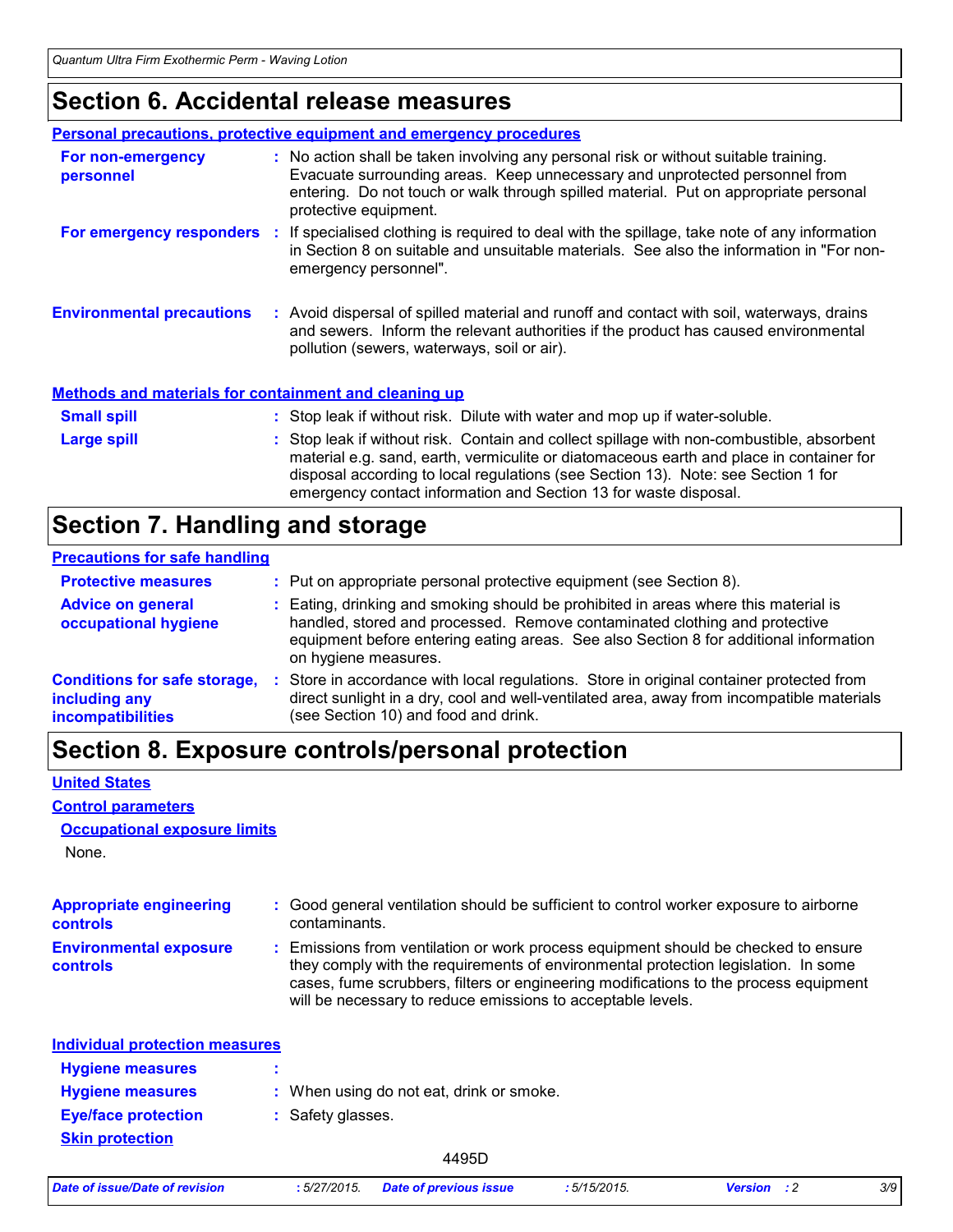### **Section 8. Exposure controls/personal protection**

| <b>Hand protection</b>        | : Wear suitable gloves.                                                                                                                                                                                                                                                                                                    |
|-------------------------------|----------------------------------------------------------------------------------------------------------------------------------------------------------------------------------------------------------------------------------------------------------------------------------------------------------------------------|
| <b>Body protection</b>        | : Wear suitable protective clothing.                                                                                                                                                                                                                                                                                       |
| <b>Other skin protection</b>  | : Appropriate footwear and any additional skin protection measures should be selected<br>based on the task being performed and the risks involved and should be approved by a<br>specialist before handling this product.                                                                                                  |
| <b>Other skin protection</b>  | : Appropriate footwear and any additional skin protection measures should be selected<br>based on the task being performed and the risks involved and should be approved by a<br>specialist before handling this product.                                                                                                  |
| <b>Respiratory protection</b> | : Use a properly fitted, air-purifying or air-fed respirator complying with an approved<br>standard if a risk assessment indicates this is necessary. Respirator selection must be<br>based on known or anticipated exposure levels, the hazards of the product and the safe<br>working limits of the selected respirator. |

**Consult local authorities for acceptable exposure limits.**

### **Section 9. Physical and chemical properties**

| <b>Appearance</b>       |                                        |
|-------------------------|----------------------------------------|
| <b>Physical state</b>   | : Liquid. [Viscous liquid.]            |
| <b>Color</b>            | $:$ Clear.                             |
| Odor                    | $:$ Fragrant.                          |
| рH                      | $: 8.4 \text{ to } 9.3$                |
| <b>Boiling point</b>    | : $>100^{\circ}$ C ( $>212^{\circ}$ F) |
| <b>Flash point</b>      | : Closed cup: Not applicable.          |
| <b>Relative density</b> | $: 1.06$ to 1.07                       |

# **Section 10. Stability and reactivity**

| <b>Reactivity</b>                            | : No specific test data related to reactivity available for this product or its ingredients.              |
|----------------------------------------------|-----------------------------------------------------------------------------------------------------------|
| <b>Chemical stability</b>                    | : The product is stable.                                                                                  |
| <b>Possibility of hazardous</b><br>reactions | : Under normal conditions of storage and use, hazardous reactions will not occur.                         |
| <b>Conditions to avoid</b>                   | : No specific data.                                                                                       |
| <b>Incompatible materials</b>                | : No specific data.                                                                                       |
| <b>Hazardous decomposition</b><br>products   | : Under normal conditions of storage and use, hazardous decomposition products should<br>not be produced. |

### **Section 11. Toxicological information**

#### **United States**

**Information on toxicological effects**

#### **Acute toxicity**

| <b>Product/ingredient name</b>       | Result    | <b>Species</b> | <b>Dose</b> | <b>Exposure</b> |
|--------------------------------------|-----------|----------------|-------------|-----------------|
| ammonium<br>hydrogencarbonate        | LD50 Oral | Rat            | 1576 mg/kg  |                 |
| المتمالح ومستورها لمتملئه والقطائسين |           |                |             |                 |

**Irritation/Corrosion**

4495D

*Date of issue/Date of revision* **:** *5/27/2015. Date of previous issue : 5/15/2015. Version : 2 4/9*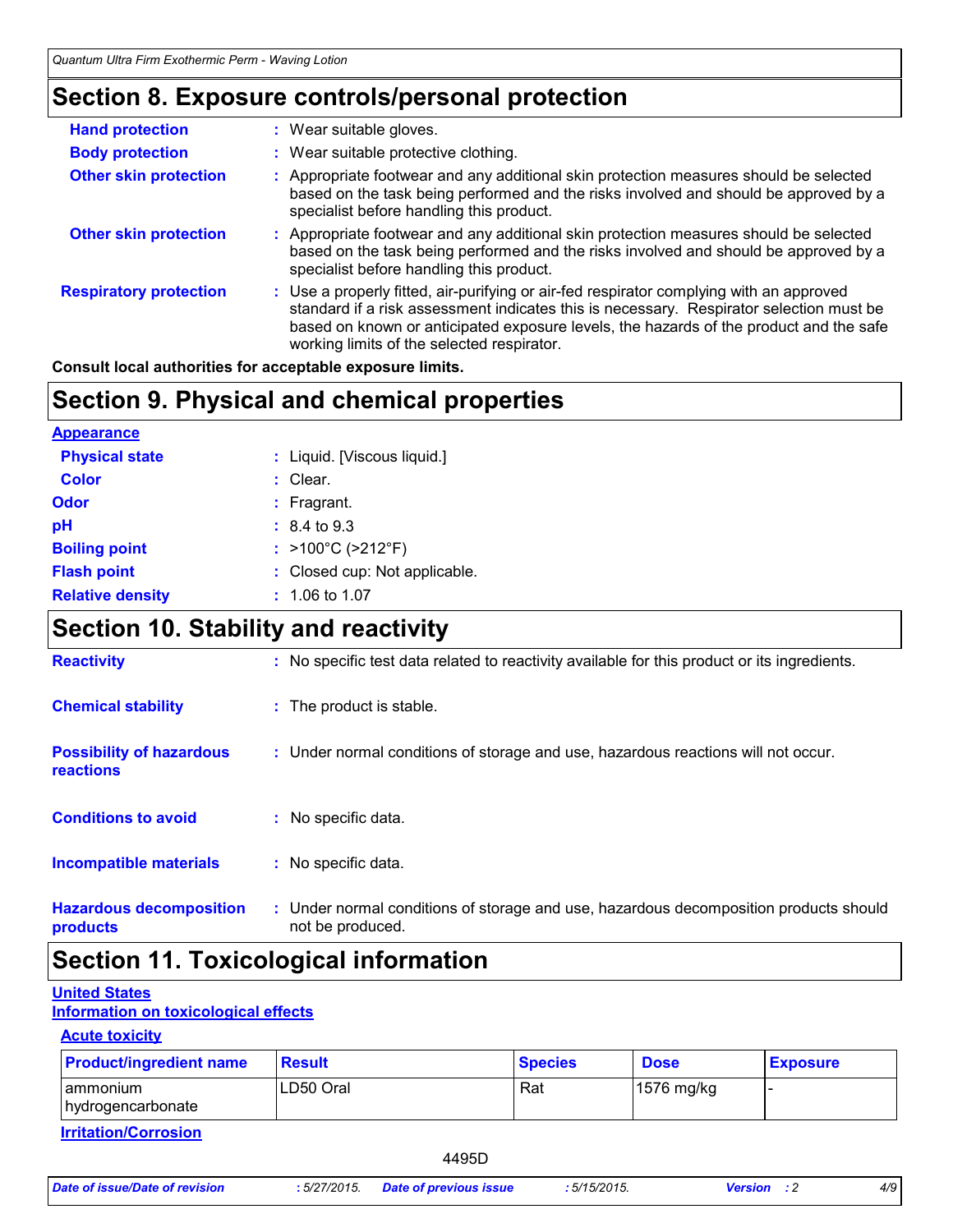## **Section 11. Toxicological information**

Not available.

#### **Sensitization**

Not available.

#### **Mutagenicity**

Not available.

#### **Carcinogenicity**

Not available.

#### **Reproductive toxicity**

Not available.

#### **Teratogenicity**

Not available.

#### **Specific target organ toxicity (single exposure)**

Not available.

#### **Specific target organ toxicity (repeated exposure)**

Not available.

| <b>Aspiration hazard</b><br>Not available.             |                                                                                                                     |
|--------------------------------------------------------|---------------------------------------------------------------------------------------------------------------------|
| <b>Information on the likely</b><br>routes of exposure | : Not available.                                                                                                    |
| <b>Potential acute health effects</b>                  |                                                                                                                     |
| <b>Eye contact</b>                                     | : No known significant effects or critical hazards.                                                                 |
| <b>Inhalation</b>                                      | Exposure to decomposition products may cause a health hazard. Serious effects may<br>be delayed following exposure. |
| <b>Skin contact</b>                                    | : No known significant effects or critical hazards.                                                                 |
| <b>Ingestion</b>                                       | : No known significant effects or critical hazards.                                                                 |
|                                                        | Symptoms related to the physical, chemical and toxicological characteristics                                        |
| <b>Eye contact</b>                                     | : No specific data.                                                                                                 |
| <b>Inhalation</b>                                      | : No specific data.                                                                                                 |
| <b>Skin contact</b>                                    | No specific data.                                                                                                   |
| <b>Ingestion</b>                                       | : No specific data.                                                                                                 |
|                                                        | Delayed and immediate effects and also chronic effects from short and long term exposure                            |
| <b>Short term exposure</b>                             |                                                                                                                     |
| <b>Potential immediate</b><br>effects                  | : Not available.                                                                                                    |
| <b>Potential delayed effects</b>                       | $:$ Not available.                                                                                                  |
| Long term exposure                                     |                                                                                                                     |
| <b>Potential immediate</b><br>effects                  | : Not available.                                                                                                    |
| <b>Potential delayed effects</b>                       | : Not available.                                                                                                    |
| <b>Potential chronic health effects</b>                |                                                                                                                     |
| Not available.                                         |                                                                                                                     |
| <b>General</b>                                         | No known significant effects or critical hazards.                                                                   |
|                                                        |                                                                                                                     |

4495D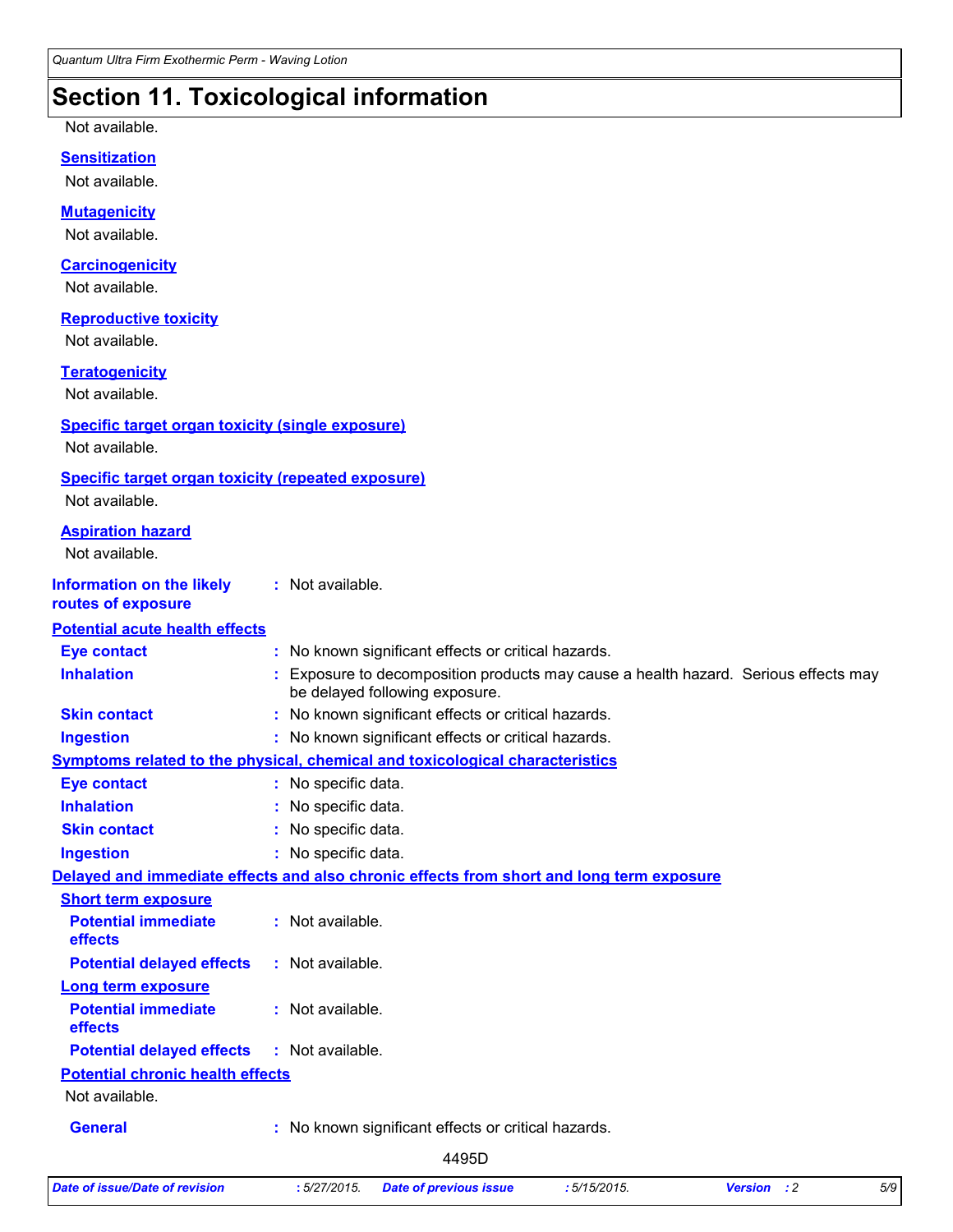### **Section 11. Toxicological information**

| <b>Carcinogenicity</b>       | : No known significant effects or critical hazards. |
|------------------------------|-----------------------------------------------------|
| <b>Mutagenicity</b>          | : No known significant effects or critical hazards. |
| <b>Teratogenicity</b>        | : No known significant effects or critical hazards. |
| <b>Developmental effects</b> | : No known significant effects or critical hazards. |
| <b>Fertility effects</b>     | : No known significant effects or critical hazards. |

#### **Numerical measures of toxicity**

#### **Acute toxicity estimates**

| <b>Route</b> | <b>ATE value</b> |
|--------------|------------------|
| Oral         | 3367.9 mg/kg     |
|              |                  |

### **Section 12. Ecological information**

#### **United States**

#### **Toxicity**

| <b>Product/ingredient name</b>                          | <b>Result</b>                                       | <b>Species</b>             | <b>Exposure</b> |
|---------------------------------------------------------|-----------------------------------------------------|----------------------------|-----------------|
| ammonium<br>hydrogencarbonate                           | Acute LC50 17300 µg/l Fresh water                   | Fish - Oncorhynchus mykiss | 96 hours        |
| <b>Persistence and degradability</b>                    |                                                     |                            |                 |
| Not available.                                          |                                                     |                            |                 |
| <b>Bioaccumulative potential</b>                        |                                                     |                            |                 |
| Not available.                                          |                                                     |                            |                 |
| <b>Mobility in soil</b>                                 |                                                     |                            |                 |
| <b>Soil/water partition</b><br><b>coefficient (Koc)</b> | : Not available.                                    |                            |                 |
| <b>Other adverse effects</b>                            | : No known significant effects or critical hazards. |                            |                 |

### **Section 13. Disposal considerations**

| <b>Disposal methods</b> |
|-------------------------|
|                         |

**Disposal methods** : Disposal of this product, solutions and any by-products should at all times comply with the requirements of environmental protection and waste disposal legislation and any regional local authority requirements.

### **Section 14. Transport information**

| <b>Regulatory</b><br>information       | <b>UN number</b>         | <b>Proper shipping name</b> | <b>Classes PG* Label</b> |  | <b>Additional</b><br>information |
|----------------------------------------|--------------------------|-----------------------------|--------------------------|--|----------------------------------|
| <b>DOT Classification</b>              | <b>Not</b><br>regulated. |                             |                          |  |                                  |
| <b>TDG Classification</b>              | Not<br>regulated.        |                             |                          |  |                                  |
| <b>Mexico</b><br><b>Classification</b> | Not<br>regulated.        |                             |                          |  |                                  |
| <b>ADR/RID Class</b>                   | <b>Not</b><br>regulated. |                             |                          |  |                                  |
| <b>IMDG Class</b>                      | Not<br>regulated.        |                             |                          |  |                                  |
|                                        |                          | 4495D                       |                          |  |                                  |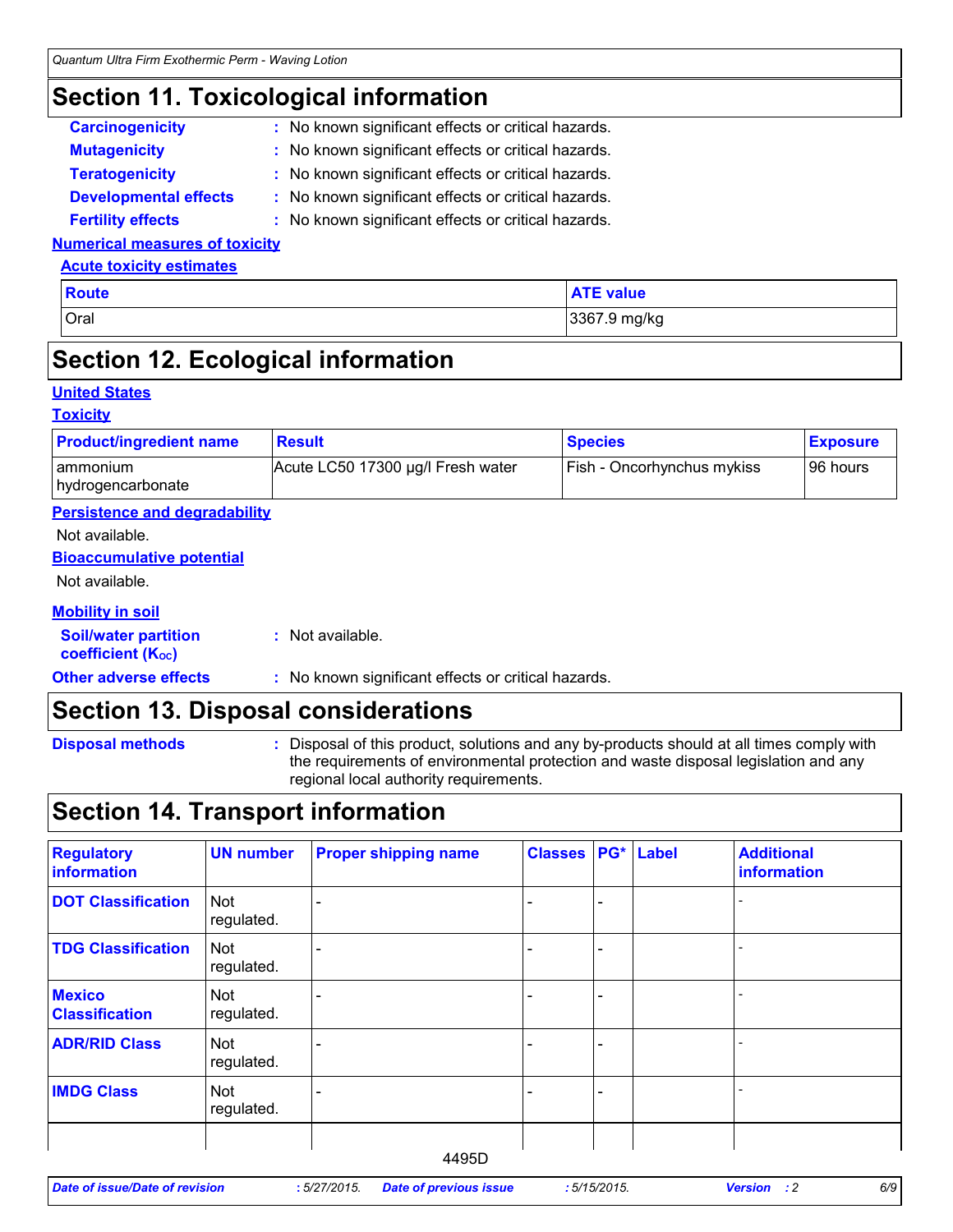| Quantum Ultra Firm Exothermic Perm - Waving Lotion |                          |  |  |  |  |  |  |
|----------------------------------------------------|--------------------------|--|--|--|--|--|--|
| Section 14. Transport information                  |                          |  |  |  |  |  |  |
| <b>IATA-DGR Class</b>                              | <b>Not</b><br>regulated. |  |  |  |  |  |  |

PG\* : Packing group

### **Section 15. Regulatory information**

| <b>U.S. Federal regulations</b>                                                   |                                                        | hexylcinnamaldehyde |                       |                                                    |                 | : TSCA 8(a) PAIR: 2-(4-tert-butylbenzyl)propionaldehyde; 2-benzylideneheptanal; $\alpha$ - |                                       |  |
|-----------------------------------------------------------------------------------|--------------------------------------------------------|---------------------|-----------------------|----------------------------------------------------|-----------------|--------------------------------------------------------------------------------------------|---------------------------------------|--|
|                                                                                   | TSCA 8(a) CDR Exempt/Partial exemption: Not determined |                     |                       |                                                    |                 |                                                                                            |                                       |  |
|                                                                                   |                                                        |                     |                       | United States inventory (TSCA 8b): Not determined. |                 |                                                                                            |                                       |  |
|                                                                                   |                                                        |                     |                       |                                                    |                 | Clean Water Act (CWA) 311: ammonia, anhydrous; ammonium hydrogencarbonate                  |                                       |  |
|                                                                                   |                                                        |                     |                       |                                                    |                 | Clean Air Act (CAA) 112 regulated toxic substances: ammonia, anhydrous                     |                                       |  |
| <b>Clean Air Act Section 112</b><br>(b) Hazardous Air<br><b>Pollutants (HAPs)</b> | : Not listed                                           |                     |                       |                                                    |                 |                                                                                            |                                       |  |
| <b>Clean Air Act Section 602</b><br><b>Class I Substances</b>                     | : Not listed                                           |                     |                       |                                                    |                 |                                                                                            |                                       |  |
| <b>Clean Air Act Section 602</b><br><b>Class II Substances</b>                    | : Not listed                                           |                     |                       |                                                    |                 |                                                                                            |                                       |  |
| <b>DEA List I Chemicals</b><br>(Precursor Chemicals)                              | : Not listed                                           |                     |                       |                                                    |                 |                                                                                            |                                       |  |
| <b>DEA List II Chemicals</b><br><b>(Essential Chemicals)</b>                      | : Not listed                                           |                     |                       |                                                    |                 |                                                                                            |                                       |  |
| <b>SARA 302/304</b>                                                               |                                                        |                     |                       |                                                    |                 |                                                                                            |                                       |  |
| <b>Composition/information on ingredients</b>                                     |                                                        |                     |                       |                                                    |                 |                                                                                            |                                       |  |
| No products were found.                                                           |                                                        |                     |                       |                                                    |                 |                                                                                            |                                       |  |
| <b>SARA 304 RQ</b>                                                                | : Not applicable.                                      |                     |                       |                                                    |                 |                                                                                            |                                       |  |
| <b>SARA 311/312</b>                                                               |                                                        |                     |                       |                                                    |                 |                                                                                            |                                       |  |
| <b>Classification</b>                                                             | : Not applicable.                                      |                     |                       |                                                    |                 |                                                                                            |                                       |  |
| <b>Composition/information on ingredients</b>                                     |                                                        |                     |                       |                                                    |                 |                                                                                            |                                       |  |
| <b>Name</b>                                                                       |                                                        | $\frac{9}{6}$       | <b>Fire</b><br>hazard | <b>Sudden</b><br>release of<br>pressure            | <b>Reactive</b> | <b>Immediate</b><br>(acute)<br>health                                                      | <b>Delayed</b><br>(chronic)<br>health |  |

#### **SARA 313**

|                                           | <b>Product name</b>        | <b>CAS number</b> | $\frac{9}{6}$ |
|-------------------------------------------|----------------------------|-------------------|---------------|
| <b>Form R - Reporting</b><br>requirements | ammonium hydrogencarbonate | 1066-33-7         | 2.50          |
| <b>Supplier notification</b>              | ammonium hydrogencarbonate | 1066-33-7         | 2.50          |

ammonium hydrogencarbonate  $\vert$  2.50  $\vert$  No.  $\vert$  No.  $\vert$  No.  $\vert$  Yes.  $\vert$  No.

SARA 313 notifications must not be detached from the SDS and any copying and redistribution of the SDS shall include copying and redistribution of the notice attached to copies of the SDS subsequently redistributed.

#### **State regulations**

**Massachusetts**

#### The following components are listed: AMMONIA; AMMONIUM BICARBONATE **:**

4495D

**hazard**

**hazard**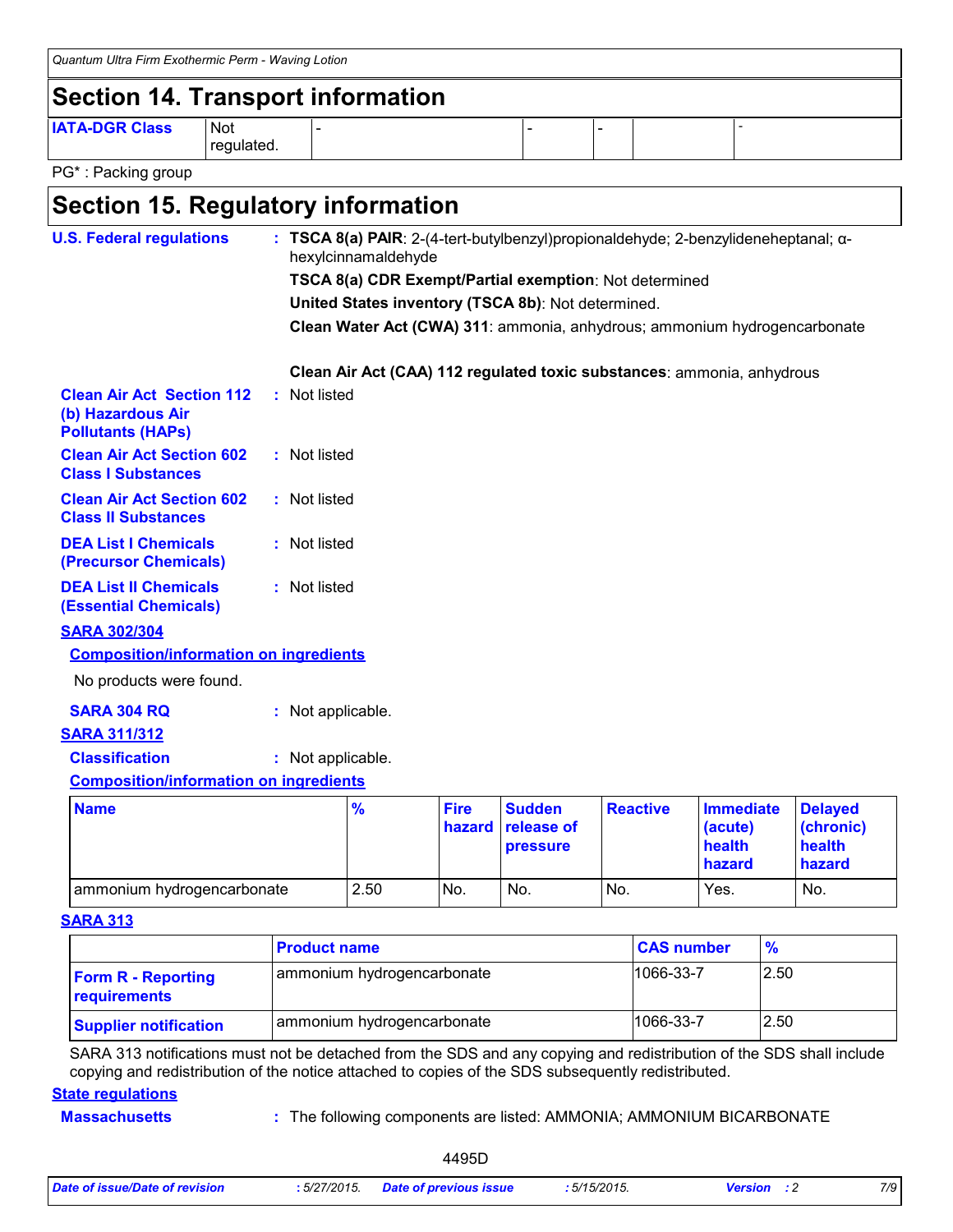### **Section 15. Regulatory information**

| <b>New York</b>                                                          | : The following components are listed: Ammonia; Ammonium bicarbonate                                                                                                                                                              |
|--------------------------------------------------------------------------|-----------------------------------------------------------------------------------------------------------------------------------------------------------------------------------------------------------------------------------|
| <b>New Jersey</b>                                                        | : The following components are listed: AMMONIA; AMMONIUM BICARBONATE;<br>CARBONIC ACID, MONOAMMONIUM SALT                                                                                                                         |
| <b>Pennsylvania</b>                                                      | : The following components are listed: AMMONIA; CARBONIC ACID,<br>MONOAMMONIUM SALT                                                                                                                                               |
| <b>California Prop. 65</b>                                               | CALIFORNIA PROPOSITION 65: The following statement is made in order to comply with the California Safe Drinking<br>Water and Toxic Enforcement Act of 1986. This product is not known to the State of California to cause cancer. |
| Not available.                                                           |                                                                                                                                                                                                                                   |
| <b>International regulations</b>                                         |                                                                                                                                                                                                                                   |
| Not listed.                                                              | <b>Chemical Weapon Convention List Schedules I, II &amp; III Chemicals</b>                                                                                                                                                        |
| <b>Montreal Protocol (Annexes A, B, C, E)</b><br>Not listed.             |                                                                                                                                                                                                                                   |
| Not listed.                                                              | <b>Stockholm Convention on Persistent Organic Pollutants</b>                                                                                                                                                                      |
| <b>Rotterdam Convention on Prior Inform Consent (PIC)</b><br>Not listed. |                                                                                                                                                                                                                                   |
| <b>UNECE Aarhus Protocol on POPs and Heavy Metals</b><br>Not listed.     |                                                                                                                                                                                                                                   |
| <b>Canada</b>                                                            |                                                                                                                                                                                                                                   |
| <b>WHMIS (Canada)</b>                                                    | : Class D-2B: Material causing other toxic effects (Toxic).                                                                                                                                                                       |
| <b>Canadian lists</b>                                                    |                                                                                                                                                                                                                                   |
| <b>Canadian NPRI</b>                                                     | : The following components are listed: Ammonia (total); Ammonia (total); Ammonia (total)                                                                                                                                          |
| <b>CEPA Toxic substances</b>                                             | : The following components are listed: Ammonia dissolved in water                                                                                                                                                                 |
| <b>Canada inventory</b>                                                  | : Not determined.                                                                                                                                                                                                                 |
|                                                                          | This product has been classified in accordance with the hazard criteria of the Controlled Products Regulations<br>and the MSDS contains all the information required by the Controlled Products Regulations.                      |
| <b>Mexico</b>                                                            |                                                                                                                                                                                                                                   |
| <b>Classification</b>                                                    |                                                                                                                                                                                                                                   |



# **Section 16. Other information**

**Hazardous Material Information System (U.S.A.)**